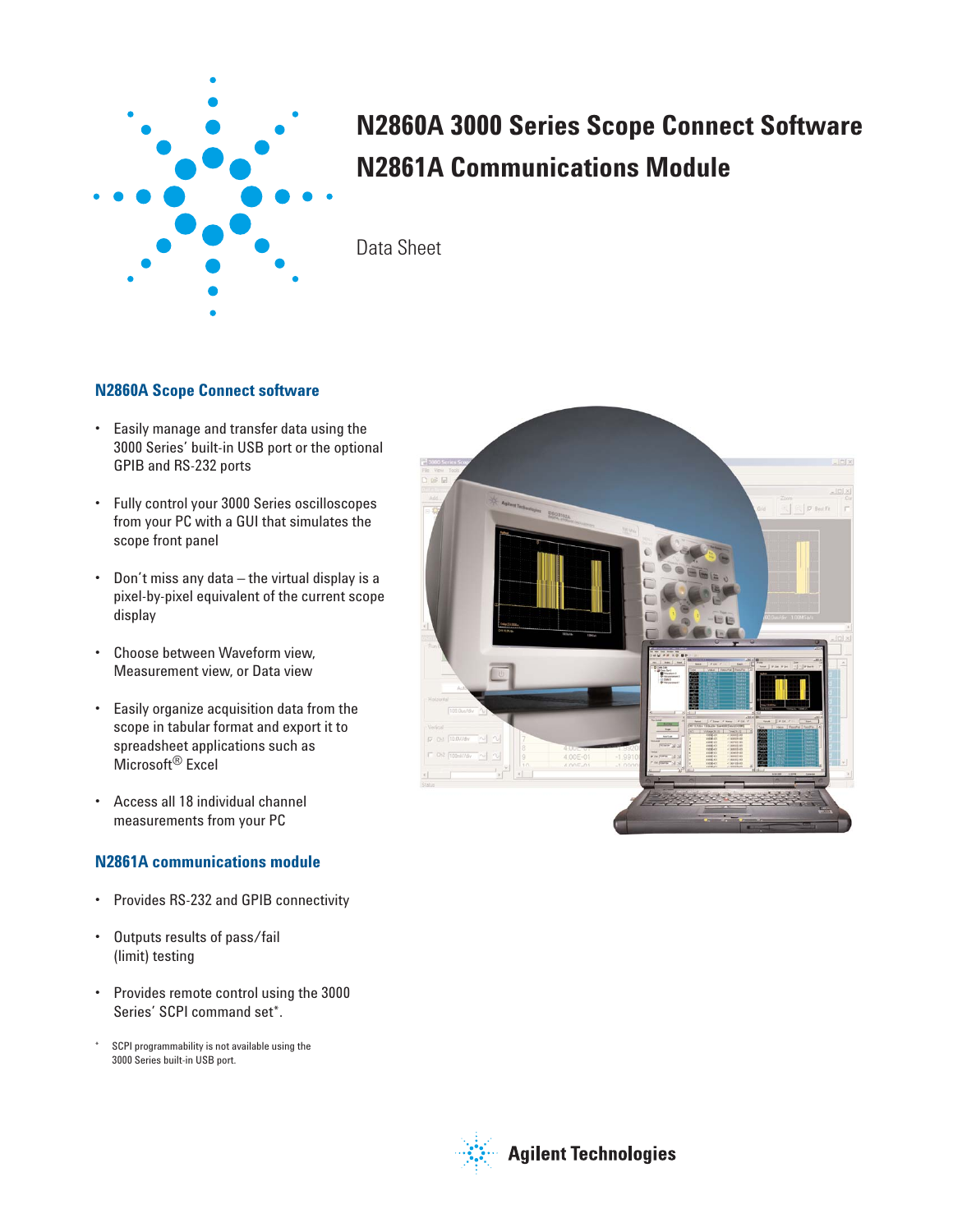### **An affordable way to transfer data and control your scope from a PC**

The N2860A Scope Connect software and N2861A communications module provide an affordable way to transfer data from your 3000 Series economy oscilloscope and control it remotely with an external PC. Ideal for use in a lab environment, the N2860A gives you the ability to simultaneously control multiple 3000 Series oscilloscopes from a single PC.

The N2860A Scope Connect software's easy-to-use graphical user interface (GUI) lets you fully control the scope from your PC with simple mouse clicks. This software provides the easiest way to export data, measurements, pass/fail information, and screen shots for analysis or printing. You can install Scope Connect software onto your PC easily from the CD.

A license code, based on the serial number of your 3000 Series oscilloscope, is provided with the N2860A software. This license code allows the Scope Connect software to interact with your 3000 Series oscilloscope.

The N2861A communications module fits easily onto the back panel of your 3000 Series oscilloscope. A copy of the N2860A Scope Connect software is shipped standard with each N2861A communications module. The N2861A acts as a hardware license key for the Scope Connect software.



**Figure 1. 3000 Series Scope Connect software in quad-panel display showing Waveform, Measurement and Data views simultaneously.**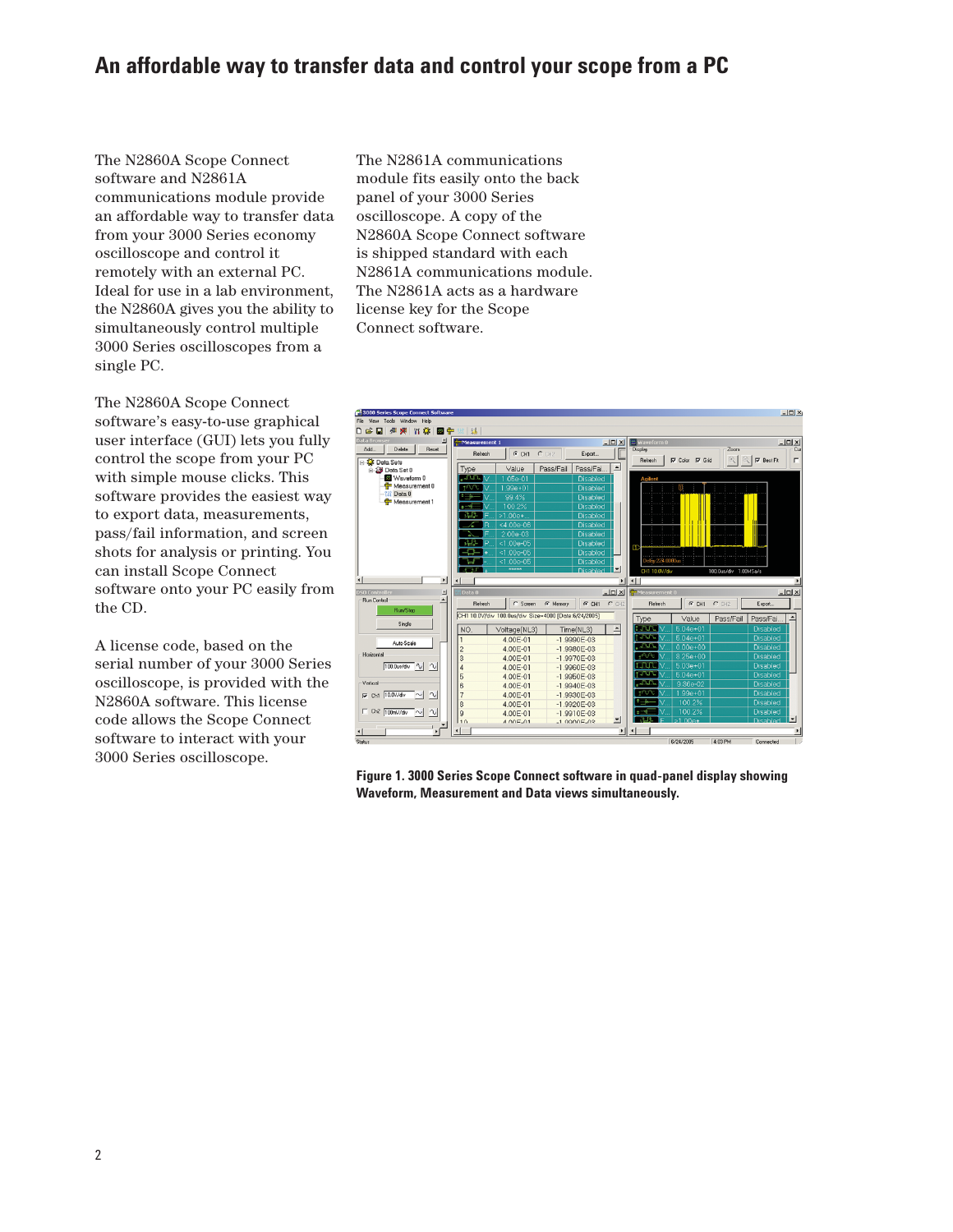### **See just how easy it is to use Scope Connect software**

#### **Data Browser window**

The Data Browser window lets you select any number of waveform, measurement, or data views. You can save the views collectively in a data sheet file to be stored offline, or move them to another PC running Scope Connect software for further analysis or printing.

#### **DSO Controller window**

The DSO Controller Window gives you access to the basic acquisition system of the scope. You can access horizontal and vertical settings as well as run control (auto-scale, run, single) from this window.

#### **Virtual Panel**

The Virtual Panel, which you can launch from the DSO Controller window, is formatted to look exactly like the front panel of a 3000 Series scope. The Virtual Panel provides a familiar and intuitive way to drive the scope from a remote PC. You can access the full functionality of your 3000 Series oscilloscope from this view. You can customize the display refresh rates – from 500 ms to 10 s – to meet your needs. You can easily save screenshots to your PC, or send them directly to a printer for either color or black-and-white printouts.



**Figure 2. Data Browser window**







**Figure 4. Virtual Panel**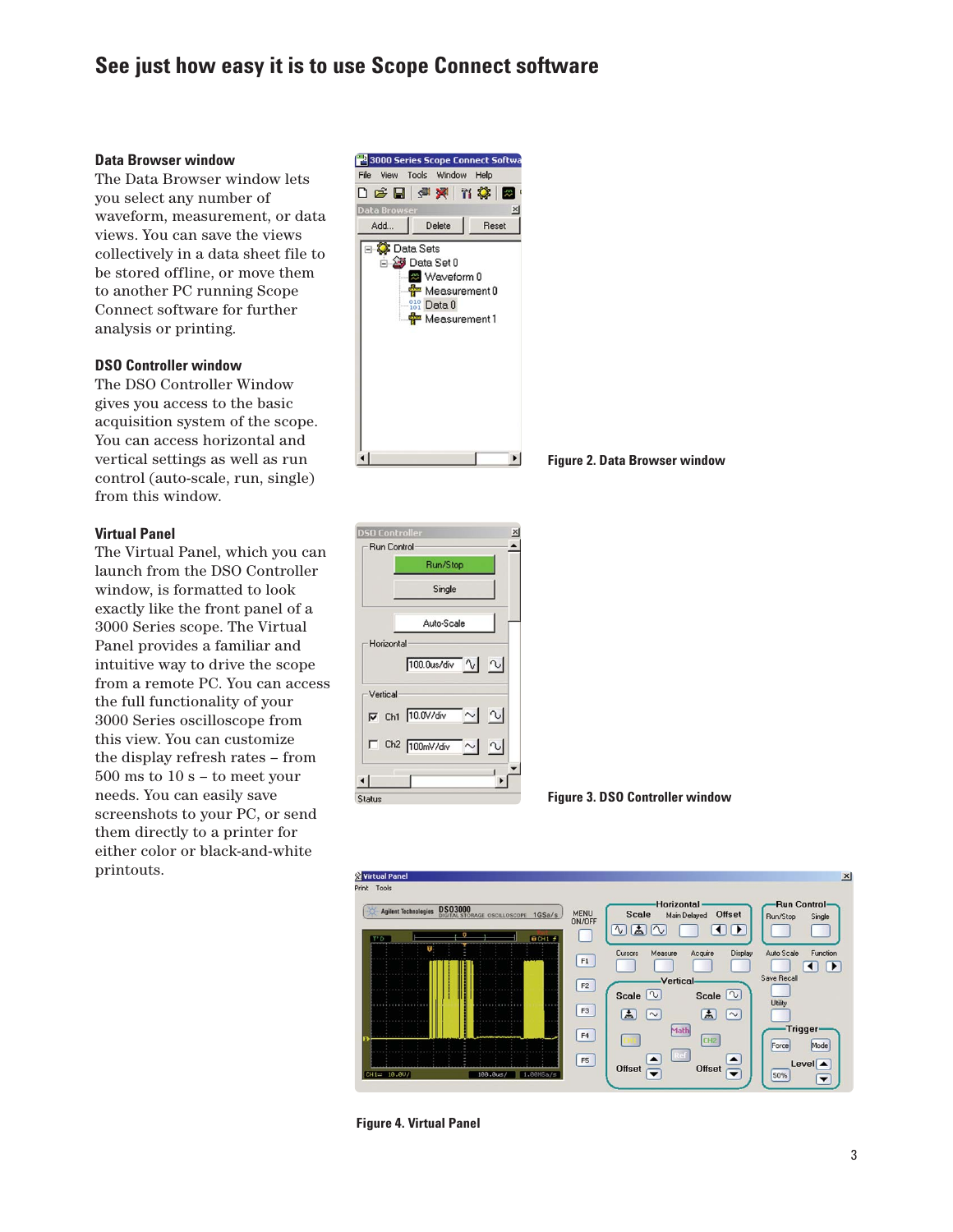### **See just how easy it is to use Scope Connect software (continued)**

#### **The Data view**

The Data view pulls acquisition data from the scope and organizes it in tabular format. You can download data from either channel 1 or channel 2 for export into popular programs like Microsoft Excel. Data is saved in .xls format. You can choose whether you want to download just the data shown onscreen or data from the entire memory.

#### **The Measure view**

The Measure view gives you access to all 18 individual channel measurements. Each click of the Refresh button updates the window with the current measurements on the oscilloscope. You can export measurements in .xls format for further analysis or archiving.

#### **The Waveform view**

The Waveform view also updates quickly and easily with a click of the Refresh button. This window recreates the waveform for easy offline analysis. The window includes cursors on both axes so you can easily make measurements.

| e - [Data 0]   |                                                                                 |                 | $  \sqrt{2}$ |  |
|----------------|---------------------------------------------------------------------------------|-----------------|--------------|--|
| - 18 星         |                                                                                 |                 |              |  |
| Refresh        | $C$ CH <sub>2</sub><br>$\widehat{G}$<br>C Screen<br>G Memory<br>CH <sub>1</sub> | Export          |              |  |
|                | CH1 10.0V/div 100.0us/div Size=4000 [Date:6/24/2005]                            |                 |              |  |
| NO.            | Voltage(NL3)                                                                    | Time(NL3)       | ∸            |  |
|                | 4.00E-01                                                                        | $-1.9990E-03$   |              |  |
| $\overline{c}$ | 4.00E-01                                                                        | $-1.9980E-03$   |              |  |
| 3              | 4.00E-01                                                                        | $-1.9970E-03$   |              |  |
| $\overline{4}$ | 4.00E-01                                                                        | $-1.9960E - 03$ |              |  |
| $\sqrt{5}$     | 4.00E-01                                                                        | $-1.9950E-03$   |              |  |
| 6              | 4.00E-01                                                                        | $-1.9940E-03$   |              |  |
| 7              | 4.00E-01                                                                        | $-1.9930E-03$   |              |  |
| 8              | 4.00E-01                                                                        | $-1.9920E-03$   |              |  |
| $\mathsf{9}$   | 4.00E-01                                                                        | $-1.9910E-03$   |              |  |
| 10             | 4.00E-01                                                                        | $-1.9900E-03$   |              |  |
| 11             | 8.00E-01                                                                        | $-1.9890E-03$   |              |  |
| 12             | 4.00E-01                                                                        | $-1.9880E-03$   |              |  |



| $ \Box$ $\times$<br>- [Measurement 0]                                 |                               |           |                    |  |  |  |
|-----------------------------------------------------------------------|-------------------------------|-----------|--------------------|--|--|--|
| $-10 \times$<br>$\begin{bmatrix} 0 & 10 \\ 10 & 1 \end{bmatrix}$<br>基 |                               |           |                    |  |  |  |
| GCH1<br>Refresh                                                       | $C$ CH <sub>2</sub><br>Export | Pass/Fail |                    |  |  |  |
| Type                                                                  | Value                         | Pass/Fail | Pass/Fail Settings |  |  |  |
| <b>It fully Vpp</b>                                                   | $5.04e + 01$                  |           | Disabled           |  |  |  |
| turn Vmax                                                             | $5.04e + 01$                  |           | <b>Disabled</b>    |  |  |  |
| + 200 Vmin                                                            | $0.00e + 00$                  |           | Disabled           |  |  |  |
| $t$ <sup>A<math>\curvearrowleft</math></sup> Vavq                     | 8.25e+00                      |           | <b>Disabled</b>    |  |  |  |
| turulu Vamp                                                           | $5.03e + 01$                  |           | Disabled           |  |  |  |
| <b>TJUL</b> Vtop                                                      | $5.04e + 01$                  |           | <b>Disabled</b>    |  |  |  |
| <b>ANN Vbase</b>                                                      | 9.36e-02                      |           | Disabled           |  |  |  |
| $T\vee \vee T$<br><b>Vrms</b>                                         | 1.99e+01                      |           | <b>Disabled</b>    |  |  |  |
| Vover                                                                 | 100.2%                        |           | Disabled           |  |  |  |
| Vpre                                                                  | 100.2%                        |           | <b>Disabled</b>    |  |  |  |
| 建毕<br>Frequency                                                       | $>1.00e+05$                   |           | Disabled           |  |  |  |
| <b>Rise Time</b>                                                      | <4.00e-06                     |           | <b>Disabled</b>    |  |  |  |
| Fall Time                                                             | $2.00e-03$                    |           | Disabled           |  |  |  |
| بالطواء<br>Period                                                     | $< 1.00e - 05$                |           | <b>Disabled</b>    |  |  |  |
| +Pulse Width                                                          | $< 1.00e-05$                  |           | Disabled           |  |  |  |
| -Pulse Width                                                          | $< 1.00e - 05$                |           | <b>Disabled</b>    |  |  |  |
| +Duty<br>€₽                                                           | <b>AXXXX</b>                  |           | Disabled           |  |  |  |
| $H - D^2$                                                             | <b>WAYARAY</b>                |           | <b>Disabled</b>    |  |  |  |





**Figure 7. Waveform view**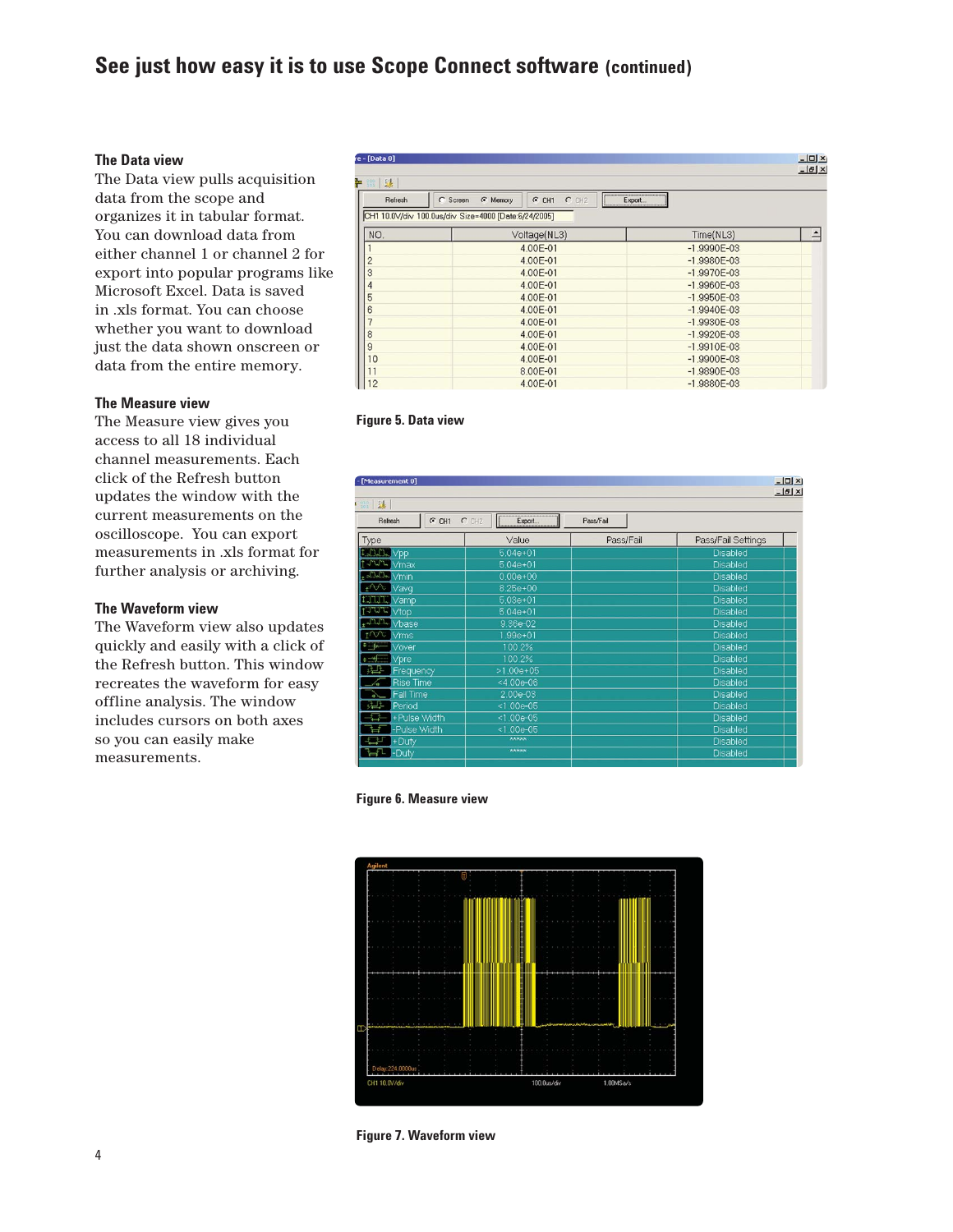### **See just how easy it is to use Scope Connect software (continued)**

#### **Compatibility**

The N2860A Scope Connect Software and N2861A communications module are compatible with the following Agilent oscilloscopes:

The N2860A Scope Connect software is compatible with PCs running the following operating systems:

#### **Operating System**

| <b>3000 Series</b><br>oscilloscope | <b>Software revision</b> |
|------------------------------------|--------------------------|
| <b>DS03062A</b>                    | 03.01.28 or higher       |
| DS03102A                           | 03.01.28 or higher       |
| DS03152A                           | 03.01.28 or higher       |
| DS03202A                           | 03.01.28 or higher       |

Windows 2000

Windows XP

#### **Ordering Information**

#### **The N2860A Scope Connect software comes with the following:**

One CD with the Scope Connect software for installation onto a PC

License certificate

#### **The N2861A communications module comes with the following:**

RS-232 and GPIB connectivity

One copy of the N2860A Scope Connect software

Note: The N2861A acts as a hardware license key for the N2860A Scope Connect software.

#### **Related Literature**

| <b>Publication Title</b>  | <b>Publication Type</b> | <b>Publication Number</b> |
|---------------------------|-------------------------|---------------------------|
| 3000 Series Oscilloscopes | Data Sheet              | 5989-2235EN               |

Microsoft<sup>®</sup> and Windows<sup>®</sup> are U.S. registered trademarks of Microsoft Corporation.